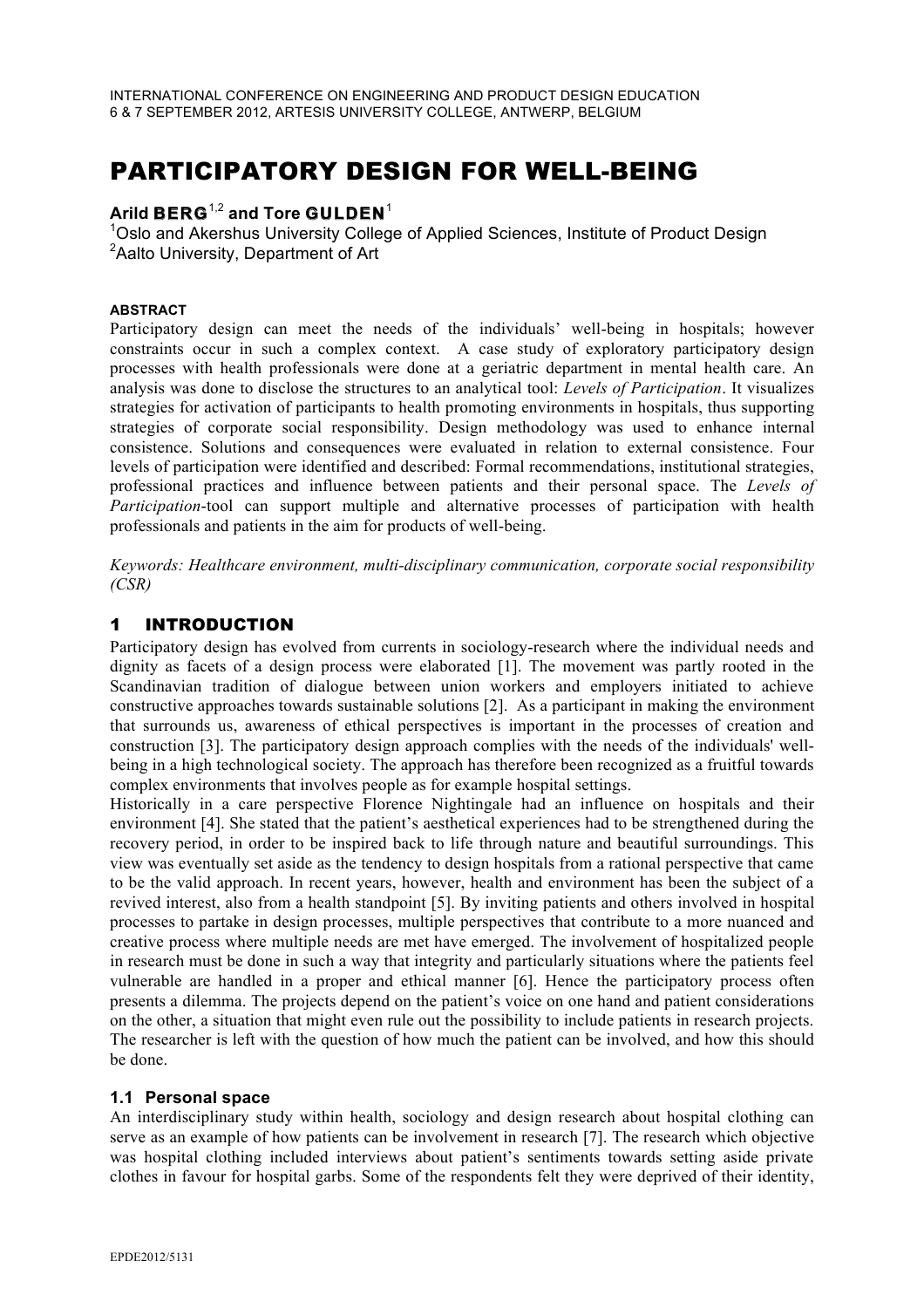while others had a positive experience with hospital clothing through the elicited feeling of affiliation. Hospitals clothing in this setting can be regarded as an individual's personal space, a that patients in the hospital, clothes are a part of their surroundings. In the study, patients received their views on various forms of alternative solutions of the hospital gown. Design researcher on the team could address and identify issues to be examined more concretely, with follow up possibilities with suggestions for alternative solutions. The conclusion of the study was that there was a need for further research studies on the design of hospital clothing.

### **1.2 Levels of participation**

Although the inclusion of the participants' voice in creative processes is widely recognized it also represents a possible conflict due to different personal values and interests, a situation that might lead to reluctance towards the inclusion of participants into research and design projects.

A study on participatory design showed that conflicting views increases the propensity for new concepts to emerge if the disagreements are dealt with constructively. The researchers used improvised theatre to enhance the degree and quality of the conversation [8]. The participants represented different levels of decision-making in society while performing the improvised theatre. The process facilitated by the researchers engendered the concept of adopting national tax regulations to flea markets, and to develop the necessary payment systems. The conclusion of the study was that the dialogue between the participants is important to facilitate and that the use of creative approaches like improvisational theatre can engender of the dialogue as well as conflicts and finally the development of new concepts.

## **1.3 Learning outcome**

Consequently it is an aim for designers to learn how to implement ethical considerations in a complex, participatory process. A general competence for design students is to be able to engage collaborators in developing ideas and new products through professional communication and interdisciplinary codesign processes. This learning outcome enables the students to contribute to corporate social responsibility. Furthermore collaborative explorations with health professionals can contribute to expand this competence because ethical guidelines are an essential part of health practice.

The aim of the study was to develop an analytical tool for communication between designers and health professionals based on the research question: how can collaborative explorations between researchers in design and health contribute to expand corporate social responsibility (CSR)?

From a teaching perspective a tool can be used pedagogically to inform students about the complexity in working with products in a hospital. By seeing the product as a part of a larger system it will guide the students in their problem solving process in a different way than if they did not know about it. As an example if the students are not able to get in touch with a patient to do user studies, there are alternative routes for influence which is also in the interest of the patient. These might go through other levels of participation.

## 2 METHOD

The research question is of such an nature that a case study is appropriate [9, 10]. A methodological approach to this was to explore case studies of design processes in close collaboration with health professionals. The participatory processes was analysed to disclose the structures in the case into a synthesis of elements in an analytical tool [11]. Design methodology from participatory design [8], design of hospital clothing [7] and levels of mass customization [12] was used to enhance internal consistence and structure of the model. Solutions and consequences in practice were evaluated in relation to external consistence. A case study was done through a participatory design approach. Consideration for the individual patient is important and needs special attention. However, it will not be possible any time to accommodate all individuals' different requirements. Standardization will necessarily occur. It is interesting to examine is to what extent has anything been standardized, and at what price. The standardization has often come at the expense of the participants' real influence. It is therefore important to be aware of all levels of potential impact and how it is done with a comprehensive and complex perspective, the use may contribute to increased value creation (wellbeing) for the patient and other participants.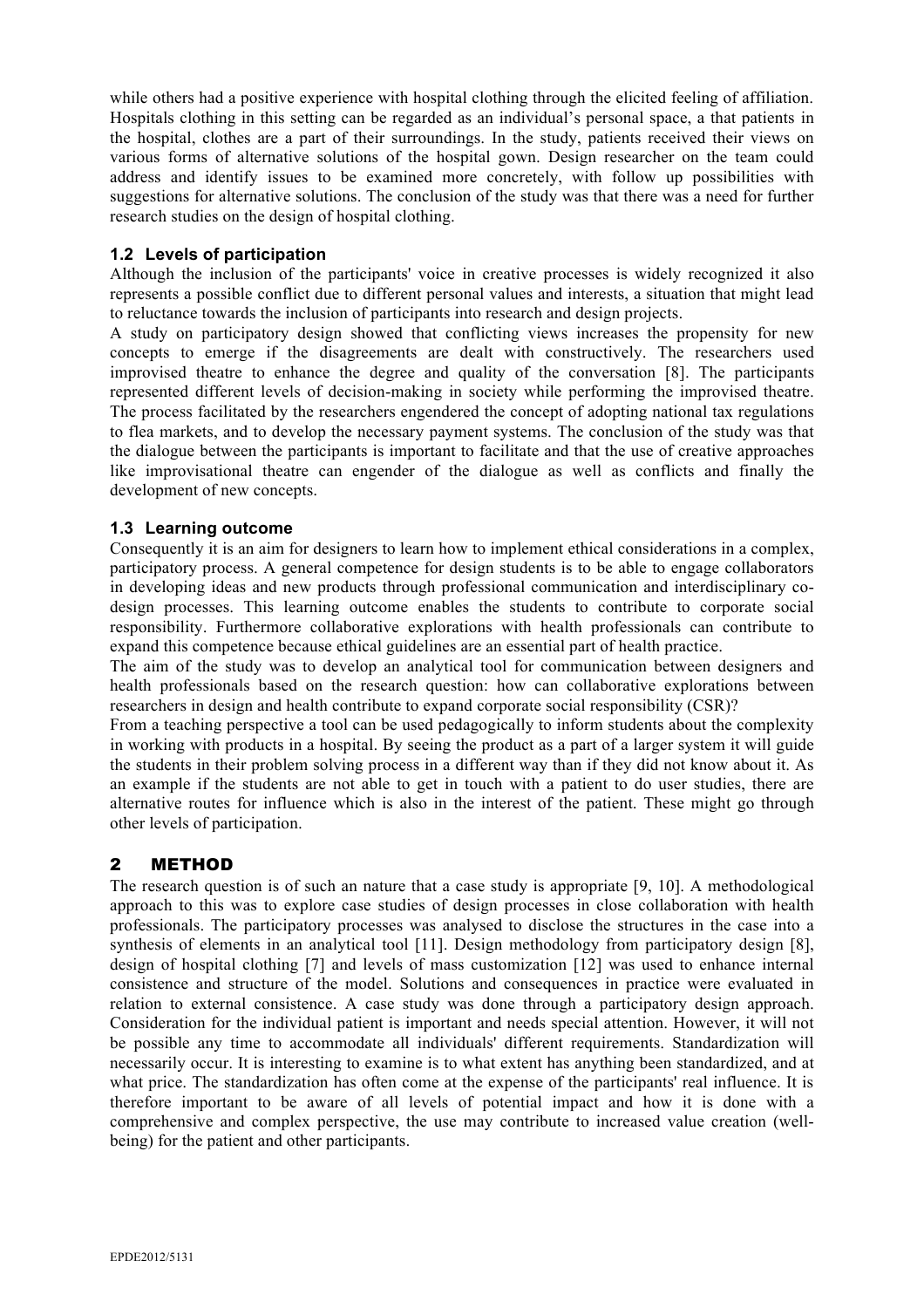## 3 LEVELS OF PARTICIPATION



*Figure 1. Levels of participation: an analytical tool of communication in participatory design: Four levels of participants are activated to contribute to well-being at hospitals*

A creative use of improvisational theatre had been used to generate specific qualities of information in the dialogue in the participatory process [8]. Similarly in this case study a creative use of material based art was used in a real hospital context to generate data about the participant's dialogue how it influenced to the new environment. The dialogue was organized as a cooperative experiential inquiry[13] in a geriatric department in mental health care. To enhance the experiential qualities of the dialogue, material based art objects were brought into the processes. Based on the hospital case, the tool "Levels of participation" (Figure 1) was developed to support the decision process in hospital environments in order to acquire CSR in a health institution through participation. The construct of the analytical tool is an adjustment of the model of Jørgensen *Levels of Customization* [12].The tool has a dual view with activated participants at one side and change of environment on the other side. By activating all or several of the participants listed in the tool different ways of changing the environment towards the experience of well-being will emerge.

## **3.1 Participation level: Formal recommendation**

To obtain access to the field for the case study the project had to be approved by an ethical council. An application was sent to The National Committee for Research Ethics in Science and Technology (NENT) to get the permission to do research in the hospital which involved patients and the staff's description of patient experiences. This was a strictly formalized procedure with standard forms and specific requirements for the project description. One of the arguments in the project description was: *"usually most use of art and changes in the environment of the patient is done without a research approach. Compared to do an art intervention it can be claimed that it is better to not do anything. But to not do anything is also an action. Elie Wiesel said that "The opposite of love isn't hate, it is indifference." To show a will to expand knowledge about use of art in a hospital would demonstrate an active will to do something good. Environment in a hospital can be important for the life situation of a patient. Existing environment that is seen as neutral can also have a negative effect."*

The response from NENT was that they found the project interesting, but the application needed to be revised. One principle in project description had been *not* to interview some of the patients out of consideration for their integrity due to their defencelessness. According to NENT all patients at the ward should be invited to take part no matter health situation. The assurance had to be clarified, and the letter of consent should be changed. After a meeting with the staff at the hospital, a revised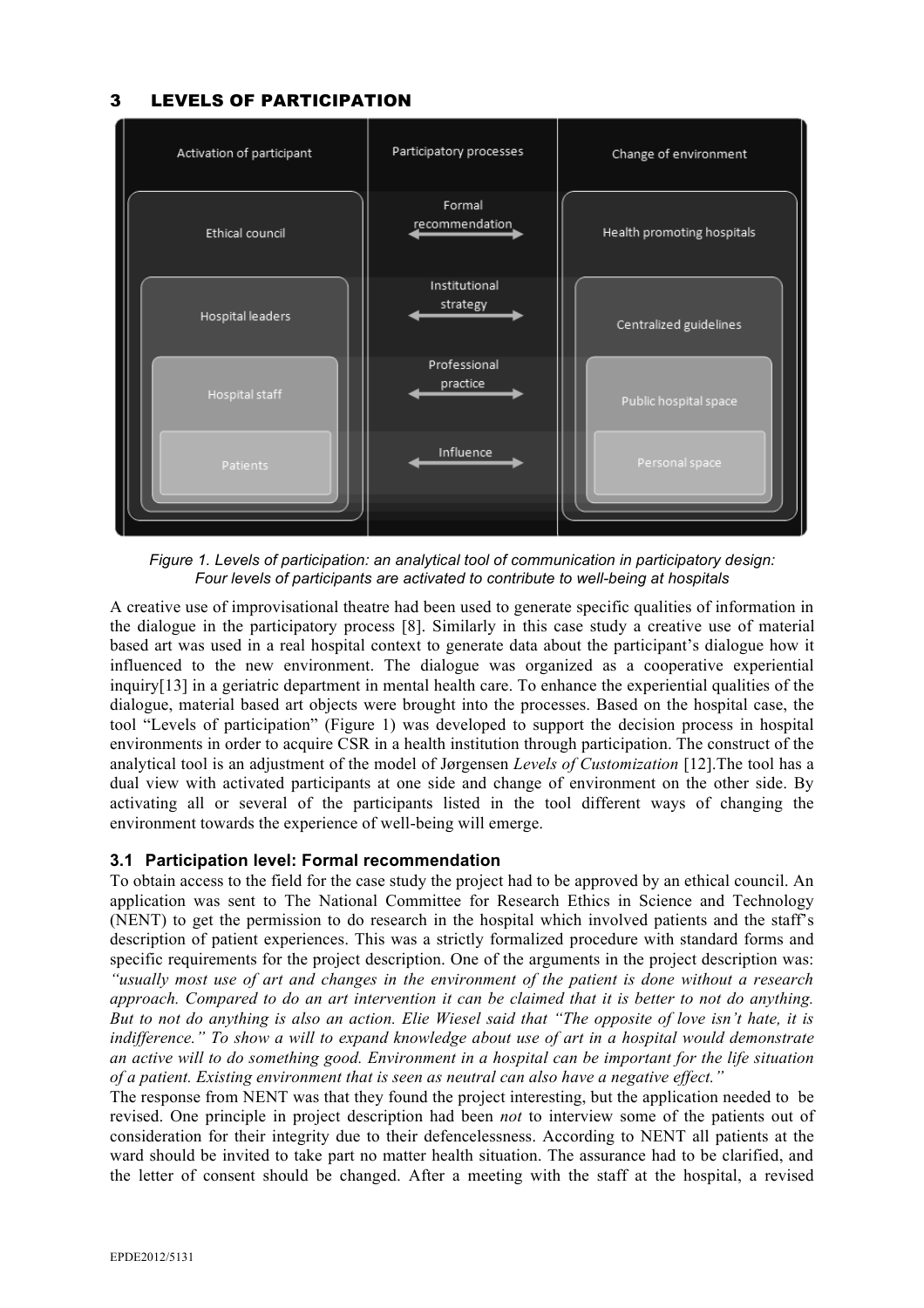application was sent. The project was approved by the Regional Committees for Medical Research Ethics (REK 2008:2333) at the University of Oslo. The study was approved by the Norwegian Social Science Data Services (NSD) at the University of Bergen once it was ensured that the data collection followed the Helsinki declaration [14]. When the project was approved it became a part of the documentation about Health Promoting Hospitals - a network which is a part of World Health Organisation with the aim to promote public health.



*Figure 2 (left). The entrance to the old psychiatric department called the "prison door". Figure 3. (middle) staff in environment group reserving a place for the visual intervention. Figure 4 (right). Painted wall framing the art outside a patient room.* 

## **3.2 Participation level: Institutional strategy**

Although approved by the ethical council there were constraints in the realization of the project on an institutional level. Interventions of the interior at the ward had to follow central interior decoration guidelines. Although the ward was temporarily placed in an industrial area they had to follow the same guidelines as for the rest of the hospital. This meant inter alia that there should be no curtains but shades that not did pick up dust in public places, like the sitting room. It was discussed among the health professionals whether these regulations based on hygienic reasons were necessary or even that they might have a negative effect at a ward in mental health care.

Another subject of discussion was why there was an entrance door that looked like a prison door in a locked ward (Figure 2). According to the medical doctor the art pieces with light blue and white colours would fit the door better. The discussion of why this "prison door" had not been painted earlier arose. The ward manager said that painting the door would require further permission from her leader and that the art project might enable such permission. Furthermore when the entrance was discussed the psychiatric nurse suggested that lines could be painted on the wall and on the floor, horizontally and vertically, where the frame served as a pedagogical guideline for the art. After some weeks of inquiries permission was granted from the management, and the NCS codes for the interior colours was acquired from an external interior architect (Figure 3 and Figure 4).

## **3.3 Participation level: Professional practice**

When the project was approved by NENT, creative solutions emerged with great enthusiasm from the medical staff. Engagement with the staff was stimulated through interaction with material samples in ceramics. Further c*eramic forms for communication* were produced in dialogue with health professionals and patients (Figure 5 and 6)[15]. However these objects with abstract and figurative motifs were not put in the patient department, as some of the staff members were anxious they might trigger violent acts by psychotic patients. The theme was discussed, as they always had access to coffee cups, which also might be used for violating acts. However the stones were placed in a basket in the staff lunch-room. The availability of the stones influenced the staff. One of the nurses reported how a physiotherapist suddenly got the idea to bring the stone basket into an activity session with the patients. She had suddenly remembered taking part in a similar situation when she was a student. The therapist then had used natural stones.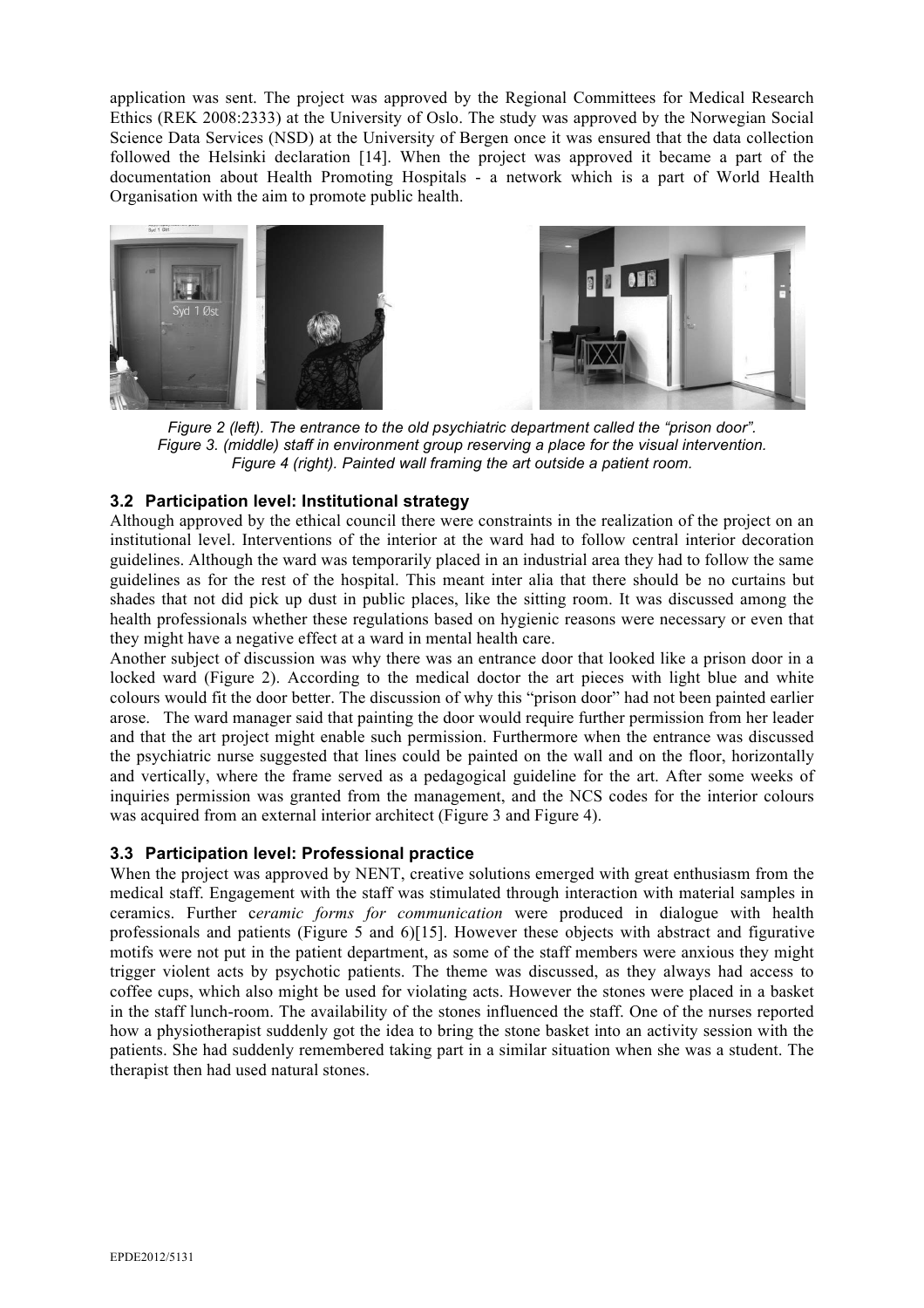

*Figure 5. "Partly vanished", ceramic forms in marble sand made for light therapy room. Figure 6. "Arctic border" a public art form made in collaboration with nurses to stimulate communication at the ward*

In the session the physiotherapist asked the patients to choose one favourite stone each and elaborate about their choice. Hardly any of the patients were able to do verbalize the reason for the choice. A nurse reflection on the situation was that even though the communication was nonverbal by many, they were still communicating through the way the stone was held, and how the patient interacted with the object. It told her something about the patient. One of the patients showed how the flat stone could be used to be thrown on the water surface. Others were only feeling the changes in the form with a finger. Both the physiotherapist and nurse explained thoroughly how important the dialogue with the body was. It created a more intimate communication and another quality in the contact experience. Communication that was nonverbal was observed through materiality and touch as means. The patient's actions were evaluated and explained by health professionals. A nurse professor commented that the experience to be cold on your hands, to be warm on your hands, and to become one with the stone, that was a totally other dimension than to look at an image on the wall.

## **3.4 Participation level: Influence**

The participants influenced the creation of personal space in several occasions. The stone like forms caused much discussion. They seemed to stimulate dialogue but could be unsafe for the interior and people. They were therefore placed in the staffs' lunch room at first. Consequently the staff used to point at the different stones, lift and touch them, and discuss their perforations. Our contact person said that as time passed by the stones gradually disappeared from the lunch room to reappear at the desktops of different staff members. Some of the stone like forms were placed in the light-therapy room for patients. The stones were placed in picture frames filled with sand (Figure 4). This was done to enhance the feeling of mental change and mental stimulation. The stones partly covered by sand could be seen as memories partly vanished. By touching the stones, and turning them around in the sand, new images and signs would appear, in the same way as lost memories might reappear. Placed in the light-therapy room they would be available to stimulate dialogues in therapy.

The larger stone forms were placed by the staff in the public entrance corridor outside the locked ward. Many people commented the placement and the stones, in a curious and positive manner. The purpose of the bigger stone forms had been to enable more people to touch it at the same time in opposition to the smaller forms. Communication would be more likely to happen if two or more people could touch the large stone together as the nurse researcher pointed out. The function of the stones was thus to enable additional spaces for communication on both personal and interpersonal levels.

## 4 IMPLICATIONS FOR DESIGN EDUCATION AND PRACTICE

Experiences from the cases demonstrated how the design process by the use of aesthetics of materiality contributed to well-being in technological and complex hospital contexts, in accordance to strict ethical guidelines. The approach generated complementary data that differed from the approach with improvisational theatre [8] and hospital clothing [7]. Compared to the improvised theatre the case contributed with a similar approach, not as a set up theatre, but implemented in a real hospital. Formalized procedures thus were activated. Resistances in a system towards change enabled the researchers to learn more about how to incorporate new practices around new artifacts within an